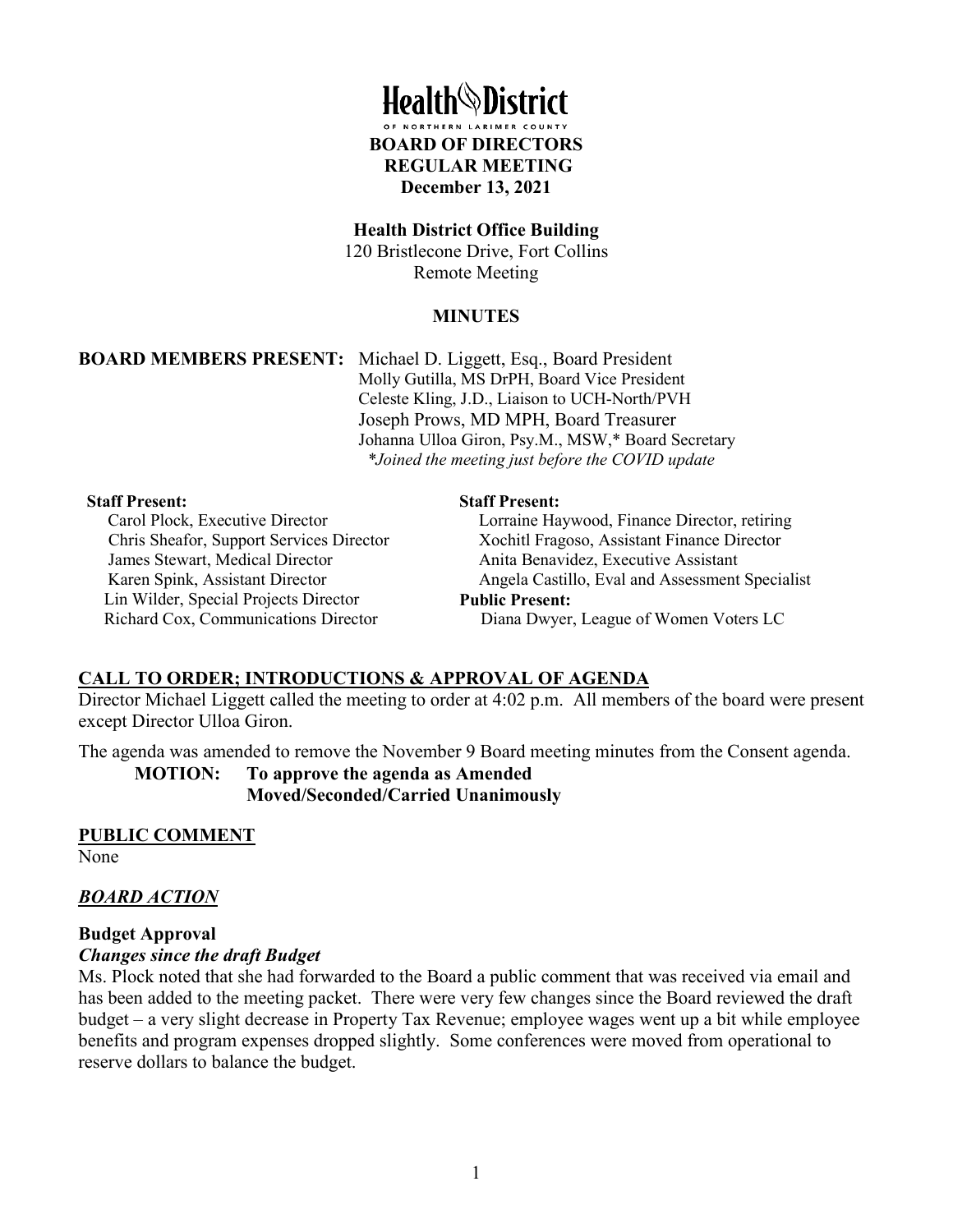*Approval of Resolutions 2021-17 Adopt Budget; 2021-18 Set Mill Levies; 2021-19 Appropriate Sums of Money; 2021-20 Revenues to Reserve Account; Certification of Tax Levies*

**MOTION: To approve the 2022 Health District of Northern Larimer County Budget as presented and the following resolutions: 2021-17 Adopt Budget; 2021-18 Set Mill Levies; 2021-19 Appropriate Sums of Money; and 2021-20 Revenues to Reserve Account; as well as the Certification of Tax Levies.**

## **Moved/Seconded/Carried Unanimously**

### *Approval of Executive Director Job Description Revisions*

There was a board question about why the Health District uses the term "Executive Director" rather than "Chief Executive Officer," just out of curiosity rather than a suggestion. Staff were not sure; it may be identified as Executive Director in the state Statutes and is typical of special districts.

### **MOTION: To approve the job description as revised. Moved/Seconded/Carried Unanimously**

The Board meeting for February 8 will be cancelled. Director Ulloa Giron joined the meeting.

# *PRESENTATIONS AND DISCUSSION*

## *Status Update COVID-19 and Vaccinations – Dr. James Stewart*

Dr. Stewart updated stats on COVID-19 indicating a drop in three of the four metrics – hospitalizations showed a slight uptick. There was a dip around Christmas last year, and this year seems to be following that pattern. Last year, there were no vaccines yet, and this year there is both the Delta and the Omicron variants, so it is unclear what might happen. The impact of Omicron, isn't yet understood. Larimer County is a bit higher than the state in reproduction but remains under one. The Mountain West wave has shifted to the Mid-West while we are seeing hot spots globally. Omicron appears to be more contagious but less dangerous - although that could be a result of immunity, either by vaccine or previous illness, or because it is less virulent. If it remains less virulent and outcompetes Delta, it could be very positive for the world.

The Health District has been successful with vaccine clinics, providing 2,838 doses to 1,774 unique individuals thus far. A clinic is currently underway in Red Feather Lakes, expected to deliver about 100 doses, with additional clinics planned at the Murphy Center and Holy Family Church. There have been nearly 600 boosters since August. Outreach has included phone calls, social media, and emails.

## *COVID-19 and the Health District, Current Status – Carol Plock*

Ms. Plock reported an earlier conversation with Kevin Unger of UCHealth, who believes cases are moderating, with swings remaining. The number of cases are going down but there are still a lot of very, very sick people. UCHealth is trying to move elective surgeries back into the schedule.

Vaccination Clinics: Both Larimer County and UCHealth's vaccinations clinics are full, and they expect to need our help into the next year. Our clinics have been full since three things converged: the approval of vaccination for ages 5-12, the authorization of 3 vaccines for boosters, and Colorado's recommendation that everyone in proper age groups become eligible for boosters.

IRQ: Larimer County is guaranteeing funding for the IRQ, so the Myrtle Houses are being brought back up to usability, and are almost there. An IRQ Site Coordinator has been hired and began today – Ashley Kreis, and we are posting for two additional staff, with interviews scheduled this week. We are close to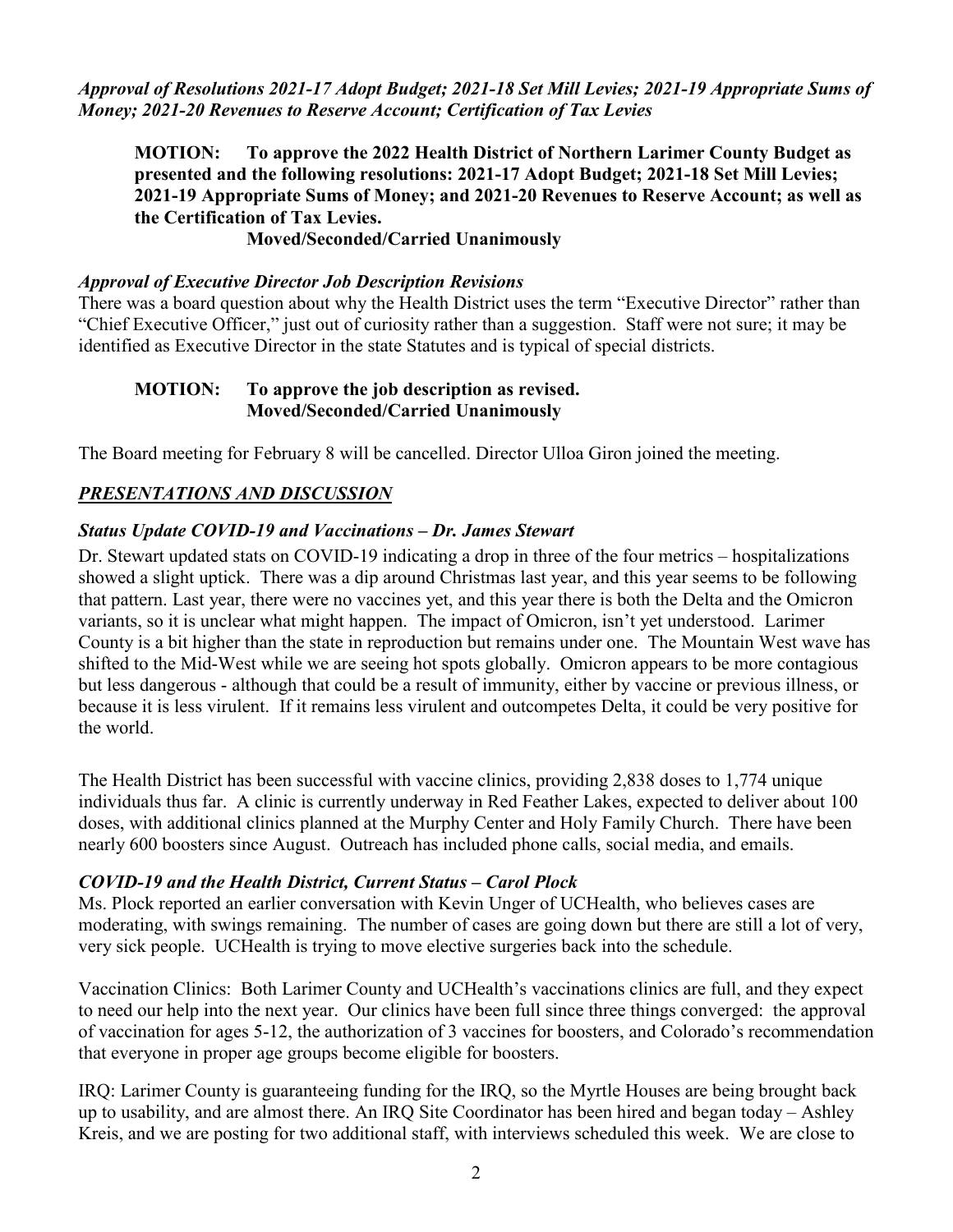an agreement with community corrections. The agreements have been written so that if there are no COVID positives, the site could be used as a temporary non congregate location for people experiencing homelessness who are at high risk if they get COVID, although the hope is that a grant being proposed by the county and Homeward Alliance will make hotel rooms available for that purpose. Hospitals and shelters continue to tell us that is very important to open the IRQ.

Health care providers are reminding everyone that COVID is still very much in our community.

Impact on Staff and Staffing: There is continuing impact on our own staff, including staff who have come down with OVID, family members getting, some very serious cases, and quarantines of staff and family members – having a direct impact on both that staff person and their family, and those who must fill in, creating a constant rotation of staff.

COVID's impact on staffing is extreme in our community. In a recent meeting with primary care, long term care, and the hospital, they noted that nurses at all levels are extremely difficult to find and are requiring re-structuring plans. Staffing issues are anticipated to impact the Health District in the area of a nurse care manager position for the IRQ, a regular Health District nurse, behavioral health professionals, and dental staff. Community health centers in Colorado have over 1,000 jobs vacant. COVID has turned a staffing problem into a staffing crisis for health care.

# **OTHER UPDATES & REPORTS**

# *Executive Director Updates – Carol Plock*

Ms. Plock reported that our HR department is very busy with openings including an accountant, policy coordinator, two IRQ staff members, and more. Larimer Health Connect staff are incredibly busy due to open enrollment being in full swing, and sudden challenges with staffing levels. In 2022, we are working on bringing back some normalcy, with quarterly reports returning, and supervisors working on annual plans and projections, including working with staff to define goals/objectives so that hopefully pay for performance can return in 2023.

As the Community Impact Team works with the MHSU Alliance, attention is turning to the potential for one time, big difference ARPA funding; our community will have about \$89M to spend. Both the City and the County have Mental Health as priorities, and the Alliance is looking at time-limited projects with critical local needs. Some possibilities include recovery housing; workforce development pipeline; a pediatric mental health/substance use center. Other possibilities include a community information exchange platform that will allow the different systems to communicate, and respite care for teens and adults.

425 W. Mulberry- Renovations planning has begun, working with architects to make the building ADA compliant, add door security, and make the changes needed to move Larimer Health Connect there in the future.

# *Liaison to PVHS/UCHealth North Report*

Board member Celeste Kling reported that MCR is buying a couple of medical buildings on their campus. Construction at PVH continues, as they transition the old ER to surgical facilities. UCHealth financials remain strong overall. FEMA is providing an advanced medical team in December to help handle the COVID staffing demands. MCR has set up a monoclonal antibody clinic to administer the limited COVID treatments that are allocated locally. Dr. Bill Neff is retiring as medical director, with Dr. Diana Breyer named as his replacement.

# **PUBLIC COMMENT (2<sup>nd</sup> opportunity)**

None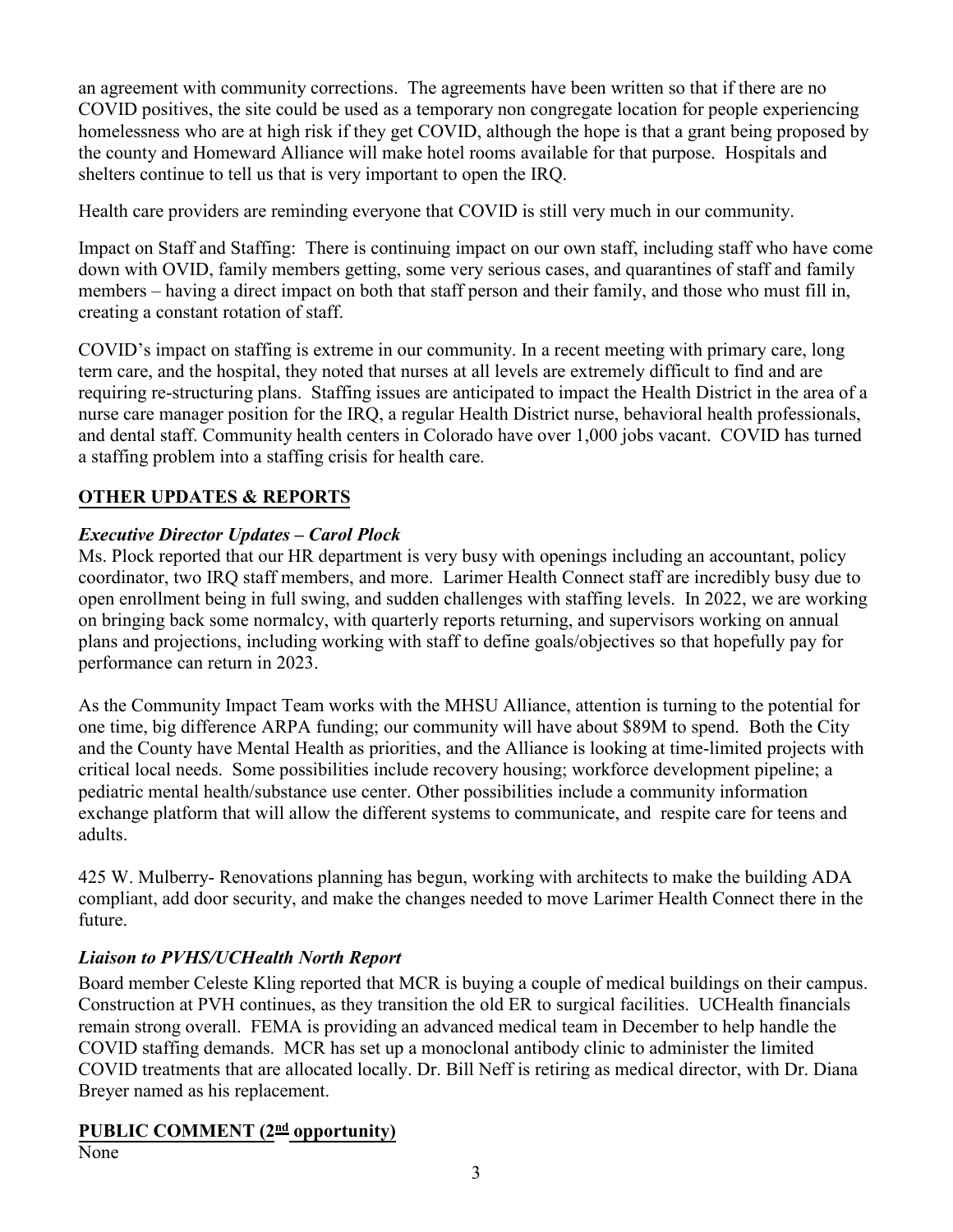## **CONSENT AGENDA**

The November 9 minutes were removed from the consent agenda.

- Approval of Minutes for the October 28, 2021 Board Meeting
- September 2021 Financials

#### **MOTION: To approve the consent agenda** *Moved/Seconded/Carried Unanimously*

## **ANNOUNCEMENTS**

- January 25, 2022, 4:00 pm Board of Directors Regular Meeting
- February 7, 2022 8:00 am Board of Directors Special Meeting
- February 21, 2022, 8:00 am Board of Directors Special Meeting
- February 22, 2022, 4:00 pm Board of Directors Regular Meeting

The Board requested bi-weekly updates on the Executive Director search.

## **ADJOURN**

### **MOTION: To Adjourn the Meeting Moved/Seconded/Carried Unanimously**

The meeting was adjourned at 4:50 p.m.